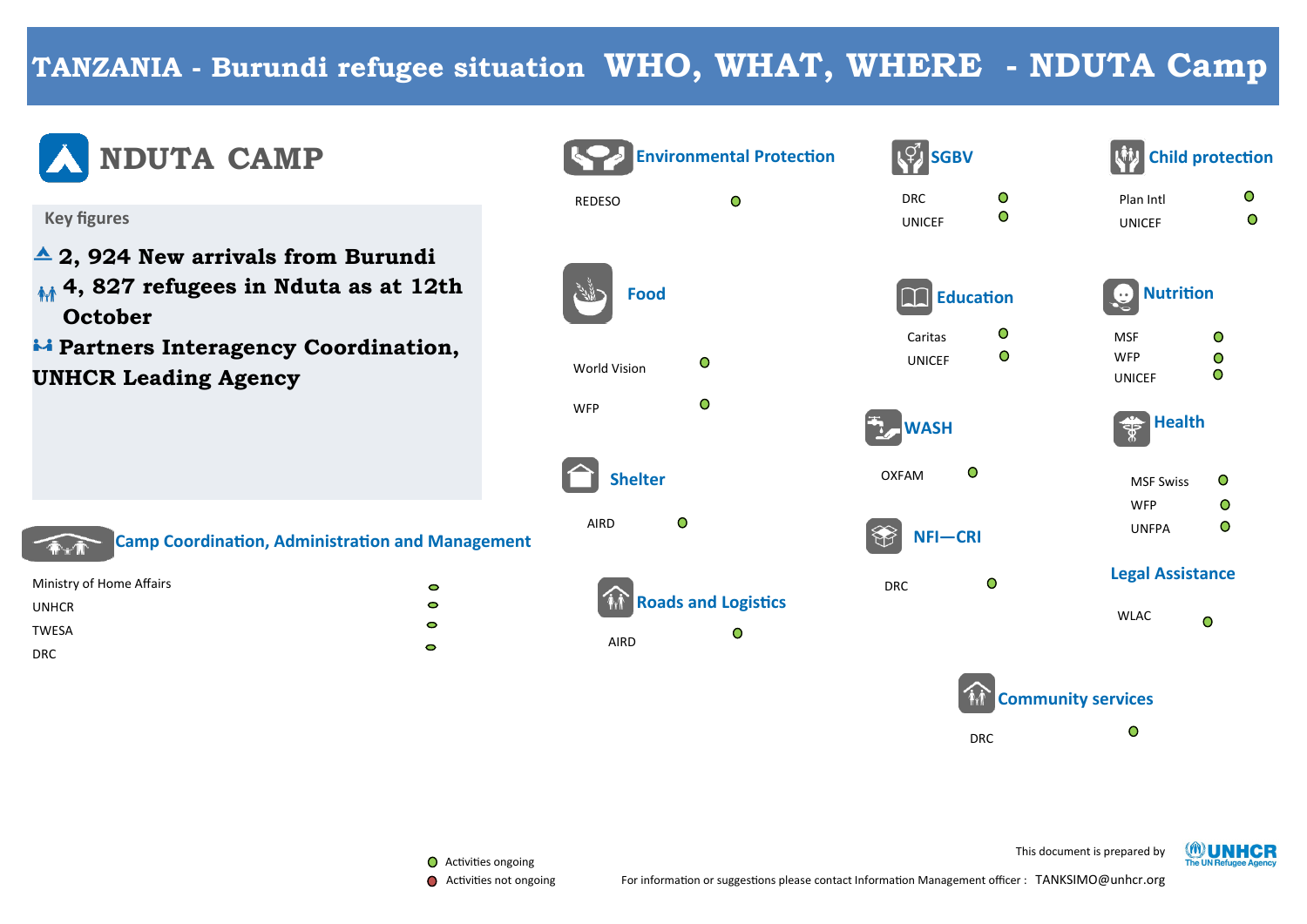### **TANZANIA - Burundi refugee situation NDUTA Camp profile as of 12th Oct. 2015**

Relocation of refugees to Nduta Camp continued unhindered. As of 12th October 2015 **4,827** refugees (1,903 relocated from Nyarugusu | 2,924 new arrivals) refugees have been relocated in the camp. The convoys of 12th October that came from Nyarugusu prioritized group and six border points namely Mabamba, Manyovu, Kilelema, Kitanga, Bihalu and Bukiriro. The refugees arrived in Nduta camp in safety and dignity, they generally appeared to be in good condition. They received orientation from MHA, DRC and UNHCR and equally underwent medical screening before receiving wet-feeding (new arrivals only). Those relocated from Nyarugusu had received dry ration prior to their relocation to enable them prepare their own food once in Nduta.

| <b>Relocated</b> | <b>New arrivals</b> | <b>Total</b> |  |
|------------------|---------------------|--------------|--|
|                  |                     |              |  |

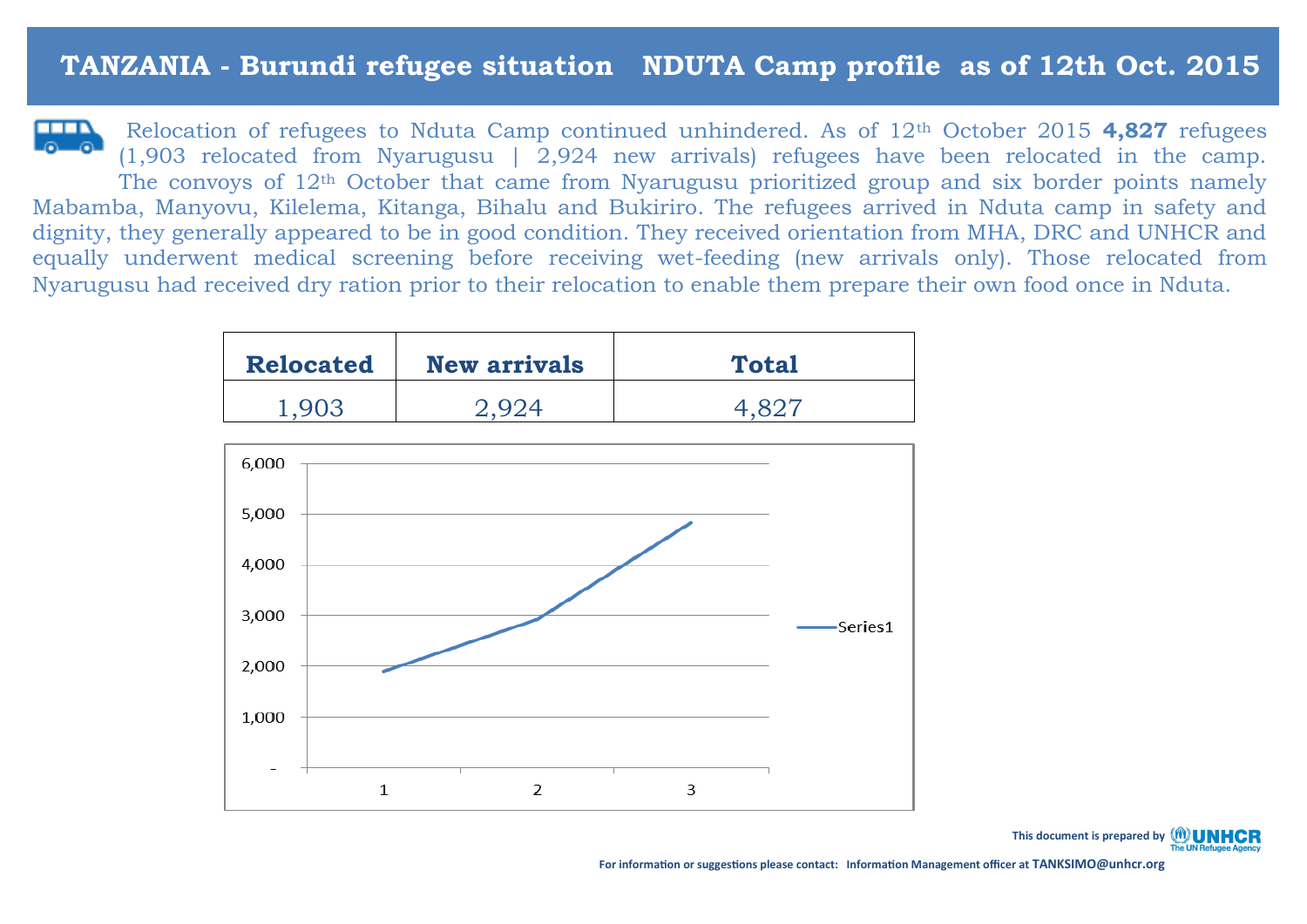## **TANZANIA - Burundi refugee situation Nduta camp profile Nduta camp profile**